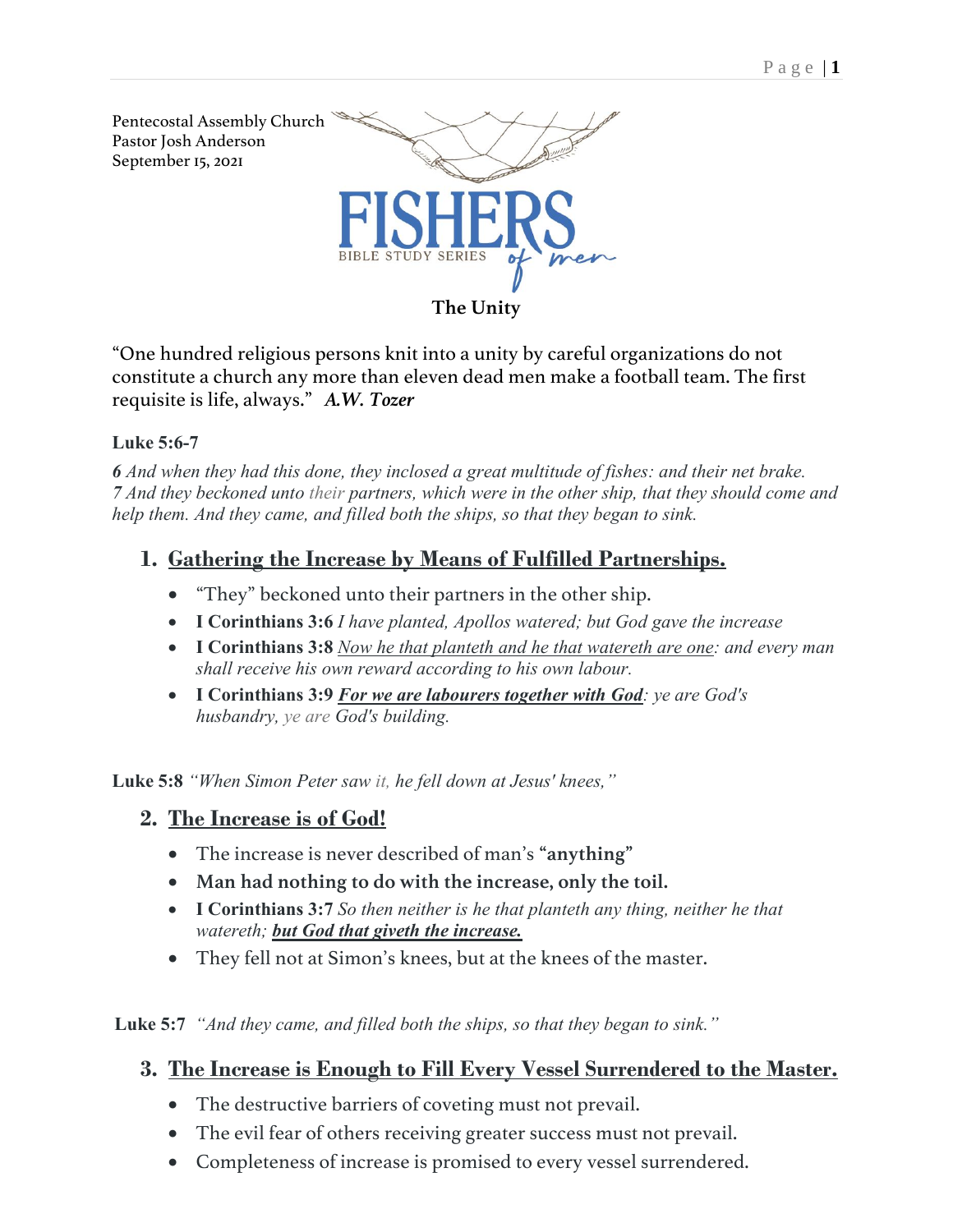# **There Is a Harvest Ready**

### **The ministry of Jesus made both the harvest and the need visible.**

**Matthew 9:35** *And Jesus went about all the cities and villages, teaching in their synagogues, and preaching the gospel of the kingdom, and healing every sickness and every disease among the people.*

## **Compassion will unveil the nature of the need.**

**Matthew 9:36** *But when he saw the multitudes, he was moved with compassion on them, because they fainted, and were scattered abroad, as sheep having no shepherd.*

## **Vision will reveal the answer to the need.**

**Matthew 9:37** *Then saith he unto his disciples, The harvest truly is plenteous, but the labourers are few;*

# **Unity will provide growth to meet the need.**

**Matthew 9:38** *Pray ye therefore the Lord of the harvest, that he will send forth labourers into his harvest.*

UNITY to pray for, train and empower more laborers.

# **Necessity of Unity in I Corinthians 12**

*12 For as the body is one, and hath many members, and all the members of that one body, being many, are one body: so also is Christ.*

*18 But now hath God set the members every one of them in the body, as it hath pleased him.*

*21 And the eye cannot say unto the hand, I have no need of thee: nor again the head to the feet, I have no need of you.*

*22 Nay, much more those members of the body, which seem to be more feeble, are necessary:*

*25 That there should be no schism in the body; but that the members should have the same care one for another.*

*26 And whether one member suffer, all the members suffer with it; or one member be honoured, all the members rejoice with it.*

- **1.** The body is one, but has many members.
- **2.** God has purposed the order and placement of each member.
- **3.** No member is unneeded or without purpose.
- **4.** There should not be division in the body.
- **5.** We suffer and rejoice together.